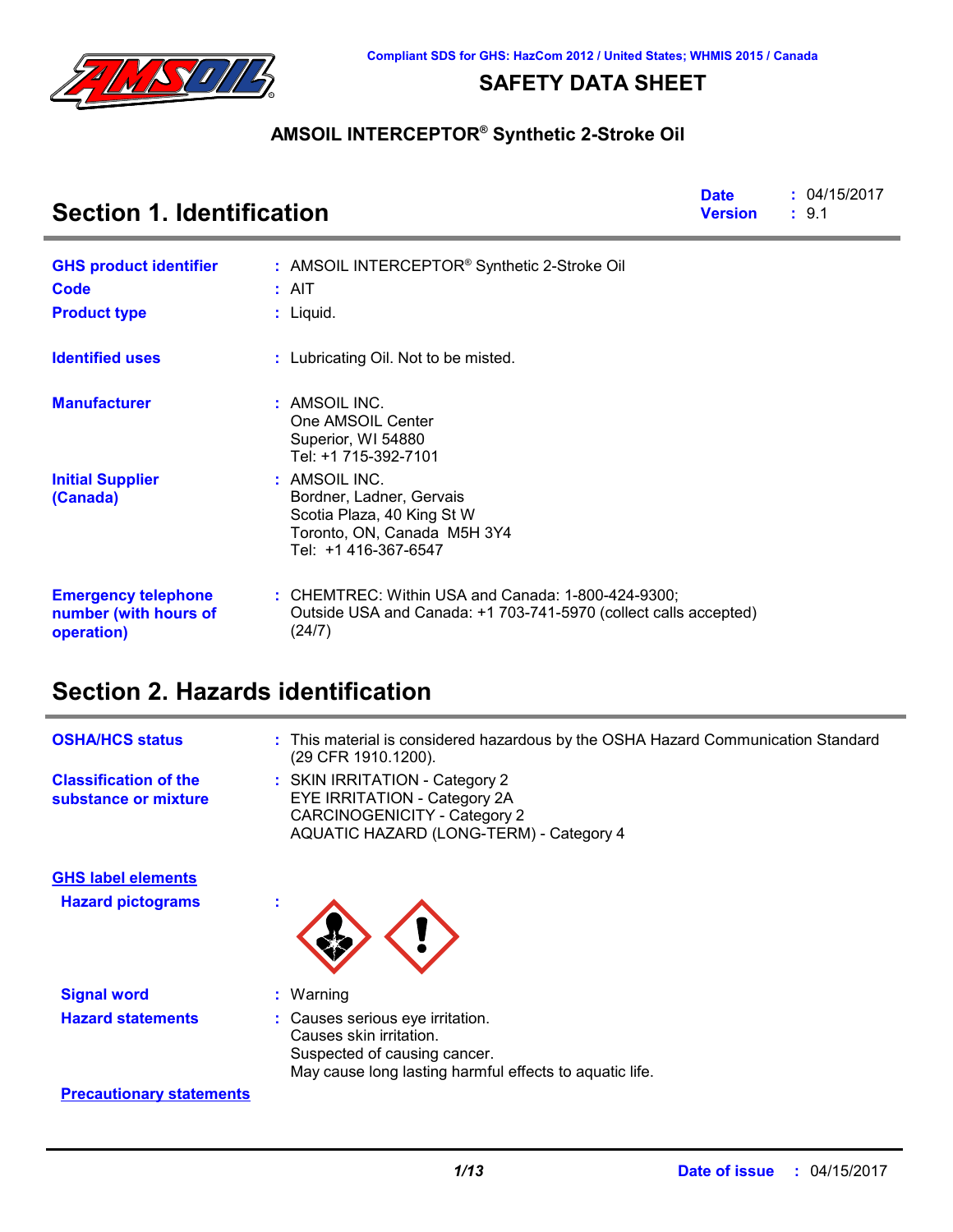| : Obtain special instructions before use. Do not handle until all safety precautions have<br>been read and understood. Wear protective gloves. Wear eye or face protection.                                                                                                                                                                               |  |  |  |
|-----------------------------------------------------------------------------------------------------------------------------------------------------------------------------------------------------------------------------------------------------------------------------------------------------------------------------------------------------------|--|--|--|
| Wear protective clothing. Avoid release to the environment. Wash hands thoroughly                                                                                                                                                                                                                                                                         |  |  |  |
| : IF exposed or concerned: Get medical attention. IF ON SKIN: Wash with plenty of<br>soap and water. Take off contaminated clothing and wash it before reuse. If skin<br>irritation occurs: Get medical attention. IF IN EYES: Rinse cautiously with water for<br>several minutes. Remove contact lenses, if present and easy to do. Continue rinsing. If |  |  |  |
|                                                                                                                                                                                                                                                                                                                                                           |  |  |  |
| : Dispose of contents and container in accordance with all local, regional, national and                                                                                                                                                                                                                                                                  |  |  |  |
| <b>Hazards not otherwise classified (HNOC)</b>                                                                                                                                                                                                                                                                                                            |  |  |  |
|                                                                                                                                                                                                                                                                                                                                                           |  |  |  |
|                                                                                                                                                                                                                                                                                                                                                           |  |  |  |
|                                                                                                                                                                                                                                                                                                                                                           |  |  |  |

# **Section 3. Composition/information on ingredients**

| Substance/mixture                              | : Mixture          |
|------------------------------------------------|--------------------|
| <b>Other means of</b><br><b>identification</b> | $:$ Not available. |

| <b>CAS number/other identifiers</b> |                   |
|-------------------------------------|-------------------|
| <b>CAS number</b>                   | : Not applicable. |
| <b>Product code</b>                 | : AIT             |
| <b>Ingredient name</b>              |                   |

| Ingredient name                                                                                                                   | $\frac{9}{6}$                                                | <b>CAS number</b>                     |
|-----------------------------------------------------------------------------------------------------------------------------------|--------------------------------------------------------------|---------------------------------------|
| <b>Synthetic Ester</b><br>Hydrogenated Base Oil (64742-47-8)<br>Hydrogenated Base Oil (64742-48-9)<br>Hydrocarbyl amine<br>Cumene | $15 - 25$<br>$15 - 25$<br>$15 - 25$<br>$5 - 10$<br>$0.1 - 7$ | 64742-47-8<br>64742-48-9<br>$98-82-8$ |
| *HMIRA registration number<br>10940                                                                                               |                                                              |                                       |

**\*HMIRA filing date :** 2017-01-05

**Any concentration shown as a range is to protect confidentiality or is due to batch variation.**

**There are no additional ingredients present which, within the current knowledge of the supplier and in the concentrations applicable, are classified as hazardous to health or the environment and hence require reporting in this section.**

**Occupational exposure limits, if available, are listed in Section 8.**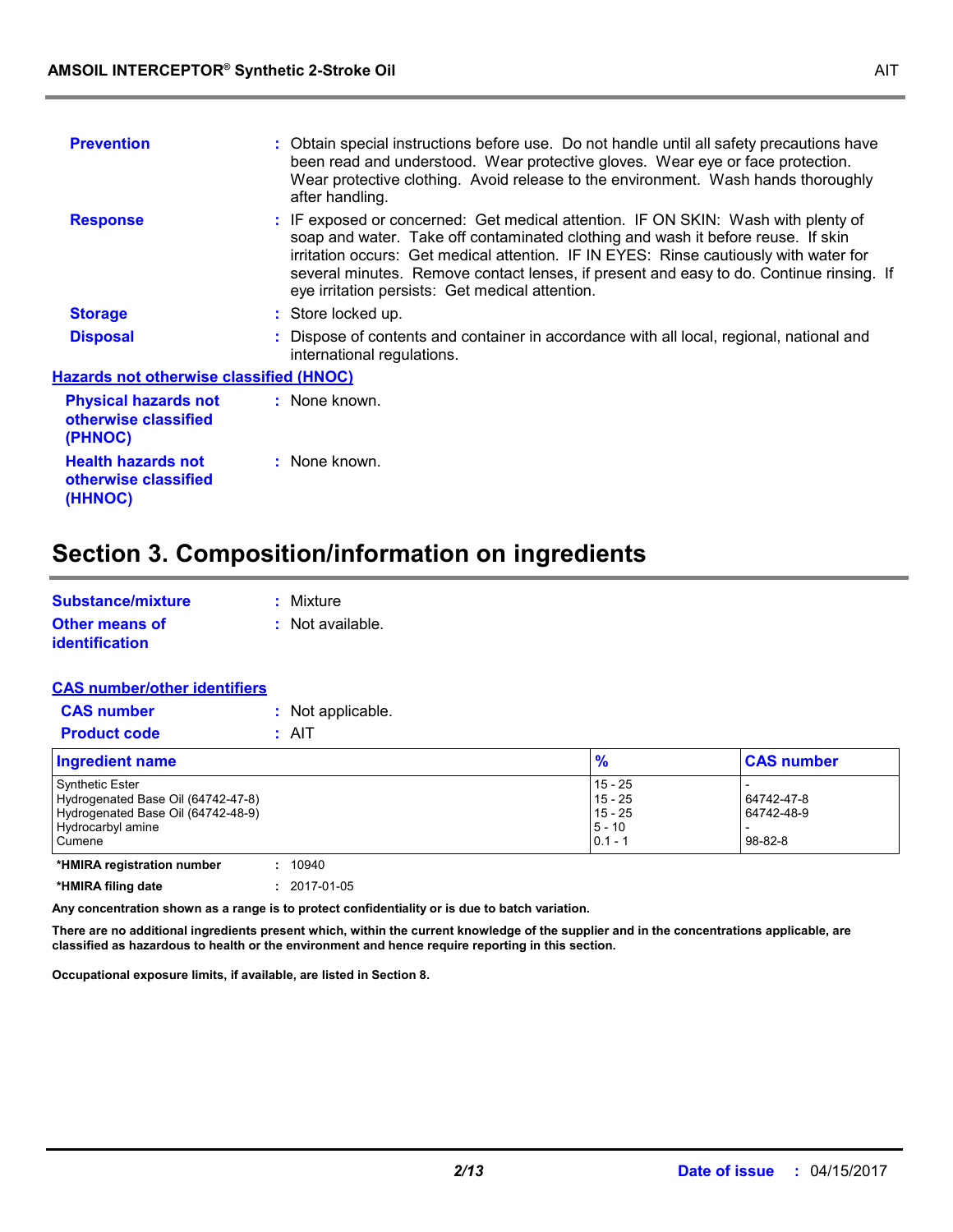# **Section 4. First aid measures**

| <b>Description of necessary first aid measures</b> |                                                                                                                                                                                                                                                                                                                                                                                                                                                                                                                                                                                                                                                                                                                                                                           |  |  |
|----------------------------------------------------|---------------------------------------------------------------------------------------------------------------------------------------------------------------------------------------------------------------------------------------------------------------------------------------------------------------------------------------------------------------------------------------------------------------------------------------------------------------------------------------------------------------------------------------------------------------------------------------------------------------------------------------------------------------------------------------------------------------------------------------------------------------------------|--|--|
| Eye contact                                        | : Immediately flush eyes with plenty of water, occasionally lifting the upper and lower<br>eyelids. Check for and remove any contact lenses. Continue to rinse for at least 20<br>minutes. Get medical attention.                                                                                                                                                                                                                                                                                                                                                                                                                                                                                                                                                         |  |  |
| <b>Inhalation</b>                                  | : Remove victim to fresh air and keep at rest in a position comfortable for breathing. If<br>not breathing, if breathing is irregular or if respiratory arrest occurs, provide artificial<br>respiration or oxygen by trained personnel. It may be dangerous to the person providing<br>aid to give mouth-to-mouth resuscitation. Get medical attention. If unconscious, place<br>in recovery position and get medical attention immediately. Maintain an open airway.<br>Loosen tight clothing such as a collar, tie, belt or waistband.                                                                                                                                                                                                                                 |  |  |
| <b>Skin contact</b>                                | : Flush contaminated skin with plenty of water. Remove contaminated clothing and<br>shoes. Continue to rinse for at least 20 minutes. Get medical attention. Wash clothing<br>before reuse. Clean shoes thoroughly before reuse.                                                                                                                                                                                                                                                                                                                                                                                                                                                                                                                                          |  |  |
| <b>Ingestion</b>                                   | : Wash out mouth with water. Remove dentures if any. Remove victim to fresh air and<br>keep at rest in a position comfortable for breathing. If material has been swallowed and<br>the exposed person is conscious, give small quantities of water to drink. Stop if the<br>exposed person feels sick as vomiting may be dangerous. Do not induce vomiting<br>unless directed to do so by medical personnel. If vomiting occurs, the head should be<br>kept low so that vomit does not enter the lungs. Get medical attention. Never give<br>anything by mouth to an unconscious person. If unconscious, place in recovery position<br>and get medical attention immediately. Maintain an open airway. Loosen tight clothing<br>such as a collar, tie, belt or waistband. |  |  |

### **Most important symptoms/effects, acute and delayed**

| <b>Potential acute health effects</b> |                                                                                                                                |
|---------------------------------------|--------------------------------------------------------------------------------------------------------------------------------|
| <b>Eye contact</b>                    | : Causes serious eye irritation.                                                                                               |
| <b>Inhalation</b>                     | : No known significant effects or critical hazards.                                                                            |
| <b>Skin contact</b>                   | : Causes skin irritation.                                                                                                      |
| <b>Ingestion</b>                      | : No known significant effects or critical hazards.                                                                            |
| <b>Over-exposure signs/symptoms</b>   |                                                                                                                                |
| <b>Eye contact</b>                    | : Adverse symptoms may include the following:<br>pain or irritation<br>watering<br>redness                                     |
| <b>Inhalation</b>                     | : No known significant effects or critical hazards.                                                                            |
| <b>Skin contact</b>                   | : Adverse symptoms may include the following:<br>irritation<br>redness                                                         |
| <b>Ingestion</b>                      | : No known significant effects or critical hazards.                                                                            |
|                                       | <b>Indication of immediate medical attention and special treatment needed, if necessary</b>                                    |
| <b>Notes to physician</b>             | : Treat symptomatically. Contact poison treatment specialist immediately if large<br>quantities have been ingested or inhaled. |
| <b>Specific treatments</b>            | : No specific treatment.                                                                                                       |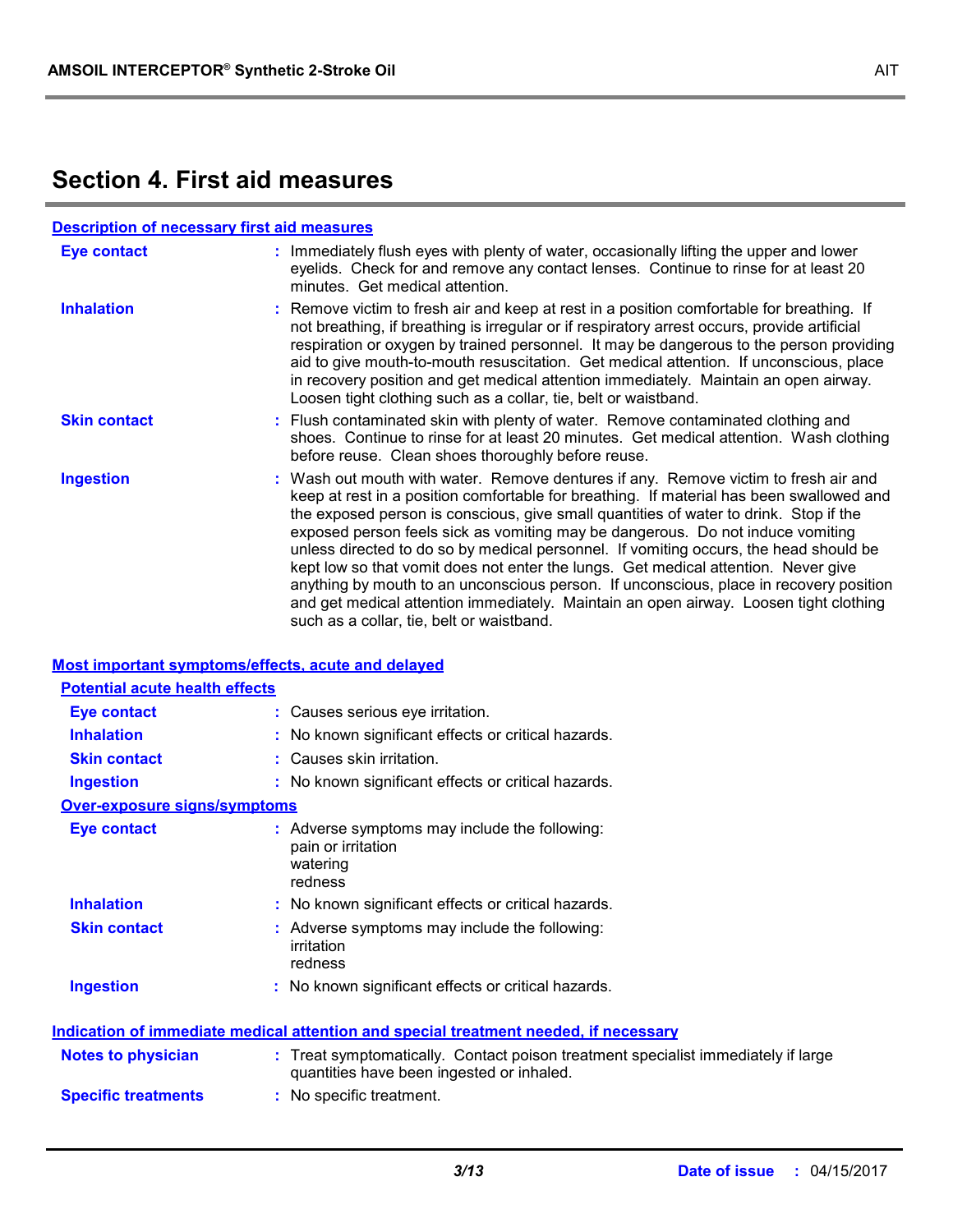**Protection of first-aiders** : No action shall be taken involving any personal risk or without suitable training. It may be dangerous to the person providing aid to give mouth-to-mouth resuscitation.

**See toxicological information (Section 11)**

# **Section 5. Fire-fighting measures**

| <b>Extinguishing media</b>                               |                                                                                                                                                                                                                                                                                                        |
|----------------------------------------------------------|--------------------------------------------------------------------------------------------------------------------------------------------------------------------------------------------------------------------------------------------------------------------------------------------------------|
| <b>Suitable extinguishing</b><br>media                   | : Use an extinguishing agent suitable for the surrounding fire.                                                                                                                                                                                                                                        |
| <b>Unsuitable extinguishing</b><br>media                 | : None known.                                                                                                                                                                                                                                                                                          |
| <b>Specific hazards arising</b><br>from the chemical     | : In a fire or if heated, a pressure increase will occur and the container may burst. This<br>material may cause long lasting harmful effects to aquatic life. Fire water contaminated<br>with this material must be contained and prevented from being discharged to any<br>waterway, sewer or drain. |
| <b>Hazardous thermal</b><br>decomposition products       | : No specific data.                                                                                                                                                                                                                                                                                    |
| <b>Special protective actions</b><br>for fire-fighters   | : Promptly isolate the scene by removing all persons from the vicinity of the incident if<br>there is a fire. No action shall be taken involving any personal risk or without suitable<br>training.                                                                                                    |
| <b>Special protective</b><br>equipment for fire-fighters | Fire-fighters should wear appropriate protective equipment and self-contained breathing<br>apparatus (SCBA) with a full face-piece operated in positive pressure mode.                                                                                                                                 |

### **Section 6. Accidental release measures**

| <b>Personal precautions, protective equipment and emergency procedures</b> |  |                                                                                                                                                                                                                                                                                                                                                                                                                  |  |
|----------------------------------------------------------------------------|--|------------------------------------------------------------------------------------------------------------------------------------------------------------------------------------------------------------------------------------------------------------------------------------------------------------------------------------------------------------------------------------------------------------------|--|
| For non-emergency<br>personnel                                             |  | : No action shall be taken involving any personal risk or without suitable training.<br>Evacuate surrounding areas. Keep unnecessary and unprotected personnel from<br>entering. Do not touch or walk through spilled material. Avoid breathing vapor or mist.<br>Provide adequate ventilation. Wear appropriate respirator when ventilation is<br>inadequate. Put on appropriate personal protective equipment. |  |
| For emergency responders                                                   |  | If specialized clothing is required to deal with the spillage, take note of any information in<br>Section 8 on suitable and unsuitable materials. See also the information in "For non-<br>emergency personnel".                                                                                                                                                                                                 |  |
| <b>Environmental precautions</b>                                           |  | : Avoid dispersal of spilled material and runoff and contact with soil, waterways, drains<br>and sewers. Inform the relevant authorities if the product has caused environmental<br>pollution (sewers, waterways, soil or air). Water polluting material. May be harmful to<br>the environment if released in large quantities.                                                                                  |  |

**Methods and materials for containment and cleaning up**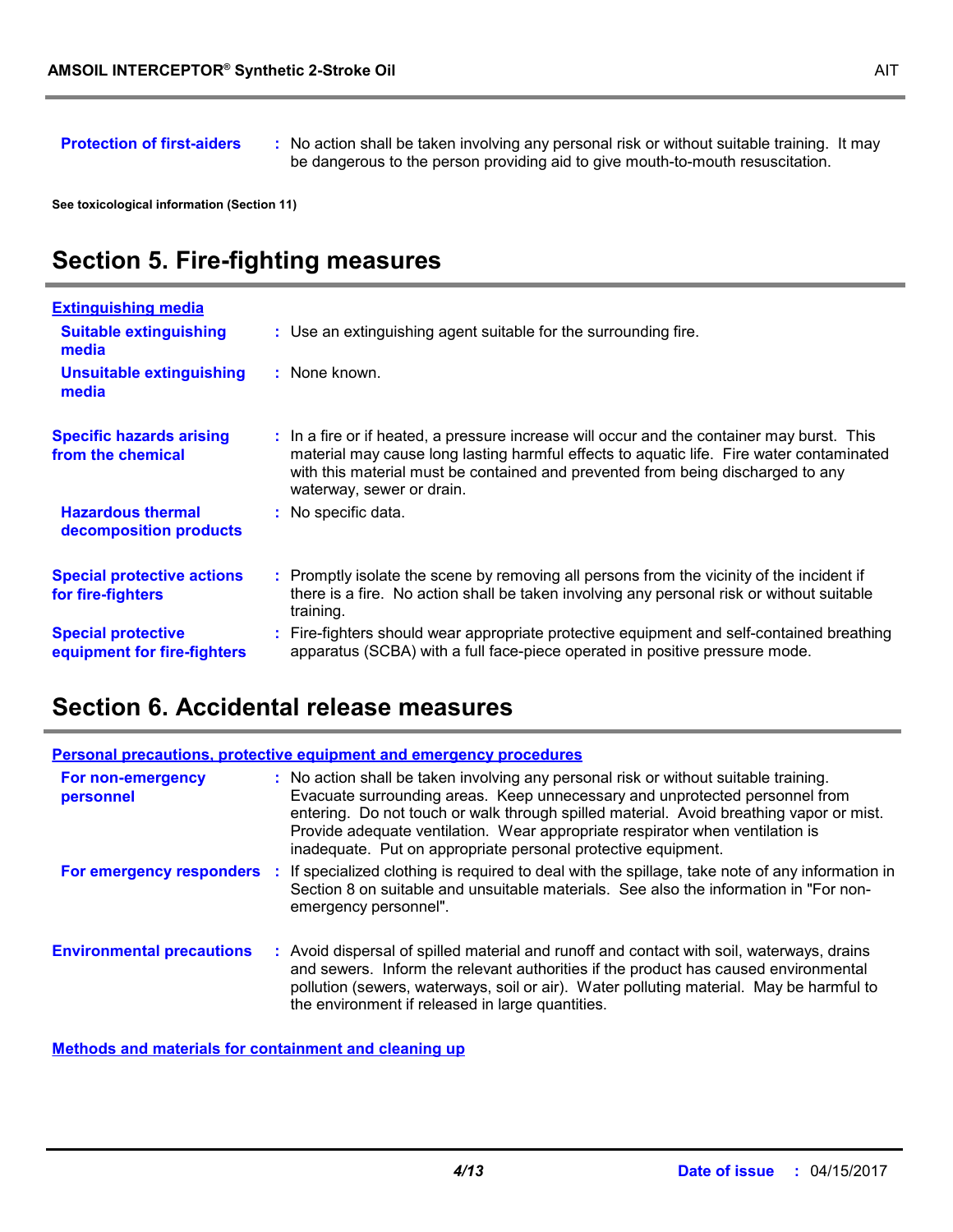**Spill** Stop leak if without risk. Move containers from spill area. Approach release from spill upwind. Prevent entry into sewers, water courses, basements or confined areas. Wash spillages into an effluent treatment plant or proceed as follows. Contain and collect spillage with non-combustible, absorbent material e.g. sand, earth, vermiculite or diatomaceous earth and place in container for disposal according to local regulations (see Section 13). Dispose via a licensed waste disposal contractor. Contaminated absorbent material may pose the same hazard as the spilled product. Note: see Section 1 for emergency contact information and Section 13 for waste disposal.

# **Section 7. Handling and storage**

### **Precautions for safe handling**

| <b>Protective measures</b>                                                       | : Put on appropriate personal protective equipment (see Section 8). Avoid exposure -<br>obtain special instructions before use. Do not handle until all safety precautions have<br>been read and understood. Do not get in eyes or on skin or clothing. Do not ingest.<br>Avoid breathing vapor or mist. Avoid release to the environment. If during normal use<br>the material presents a respiratory hazard, use only with adequate ventilation or wear<br>appropriate respirator. Keep in the original container or an approved alternative made<br>from a compatible material, kept tightly closed when not in use. Empty containers retain<br>product residue and can be hazardous. Avoid contact with used product. Do not reuse<br>container. |
|----------------------------------------------------------------------------------|------------------------------------------------------------------------------------------------------------------------------------------------------------------------------------------------------------------------------------------------------------------------------------------------------------------------------------------------------------------------------------------------------------------------------------------------------------------------------------------------------------------------------------------------------------------------------------------------------------------------------------------------------------------------------------------------------------------------------------------------------|
| <b>Advice on general</b><br>occupational hygiene                                 | : Eating, drinking and smoking should be prohibited in areas where this material is<br>handled, stored and processed. Workers should wash hands and face before eating,<br>drinking and smoking. Remove contaminated clothing and protective equipment before<br>entering eating areas. See also Section 8 for additional information on hygiene<br>measures.                                                                                                                                                                                                                                                                                                                                                                                        |
| <b>Conditions for safe storage,</b><br>including any<br><b>incompatibilities</b> | : Store in accordance with local regulations. Store in original container protected from<br>direct sunlight in a dry, cool and well-ventilated area, away from incompatible materials<br>(see Section 10) and food and drink. Store locked up. Keep container tightly closed<br>and sealed until ready for use. Containers that have been opened must be carefully<br>resealed and kept upright to prevent leakage. Do not store in unlabeled containers.<br>Use appropriate containment to avoid environmental contamination.                                                                                                                                                                                                                       |

### **Section 8. Exposure controls/personal protection**

#### **Control parameters**

**Occupational exposure limits**

**Under conditions which may generate mists, the following exposure limits are recommended: ACGIH TLV TWA: 5 mg/m³ ; STEL: 10 mg/m³.**

**United States**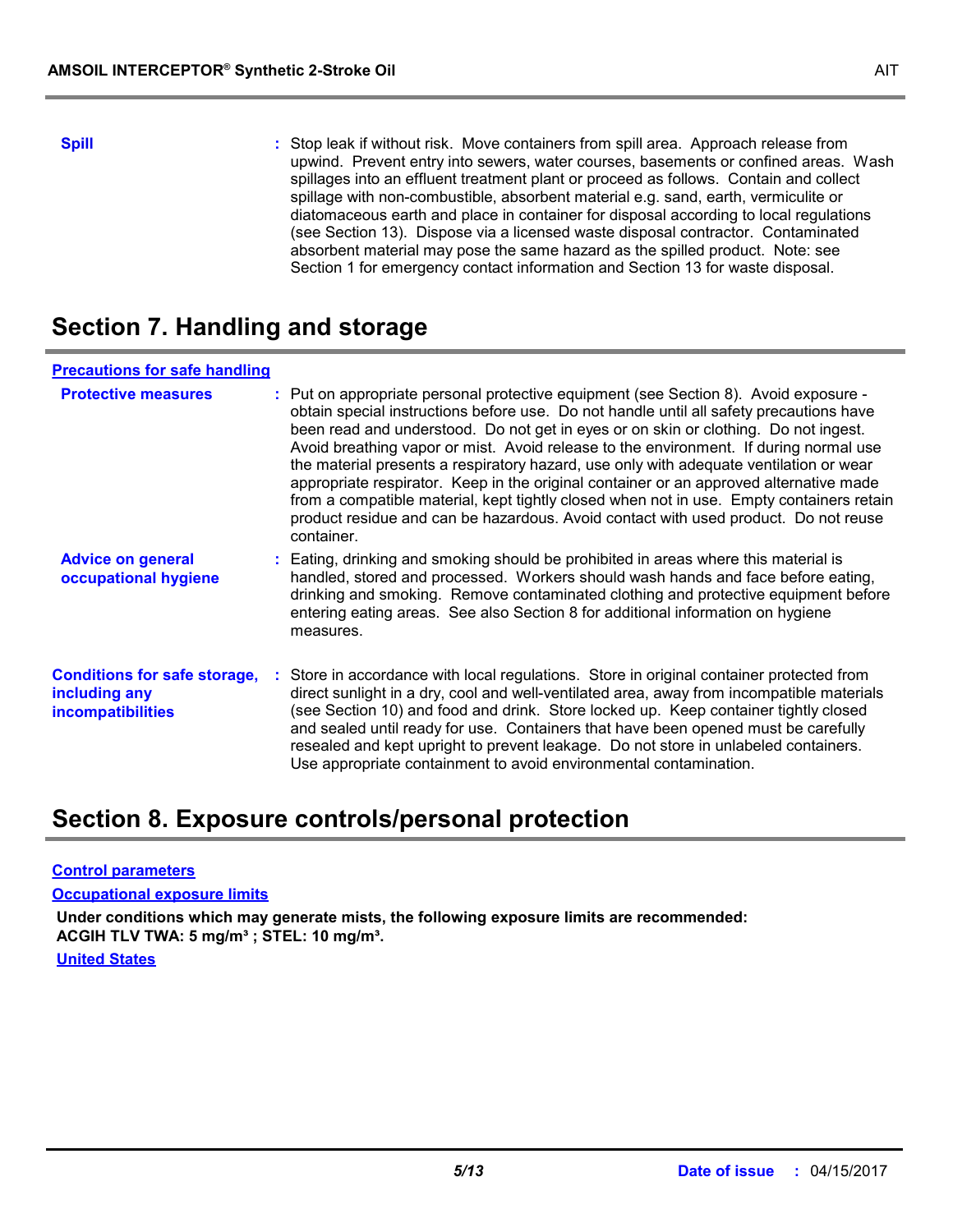| <b>Ingredient name</b> | <b>Exposure limits</b>                                                                                                                                                                                                                                                                                               |
|------------------------|----------------------------------------------------------------------------------------------------------------------------------------------------------------------------------------------------------------------------------------------------------------------------------------------------------------------|
| Cumene                 | ACGIH TLV (United States, 3/2015).<br>TWA: 50 ppm 8 hours.<br>NIOSH REL (United States, 10/2013). Absorbed through skin.<br>TWA: 50 ppm 10 hours.<br>TWA: 245 mg/m <sup>3</sup> 10 hours.<br>OSHA PEL (United States, 2/2013). Absorbed through skin.<br>TWA: 50 ppm 8 hours.<br>TWA: 245 mg/m <sup>3</sup> 8 hours. |

### **Canada**

### **Occupational exposure limits**

| <b>Ingredient name</b>                       | <b>Exposure limits</b>                                                                                                                                                                                                                                                                                                                                                                                                                                                                                                                                       |  |
|----------------------------------------------|--------------------------------------------------------------------------------------------------------------------------------------------------------------------------------------------------------------------------------------------------------------------------------------------------------------------------------------------------------------------------------------------------------------------------------------------------------------------------------------------------------------------------------------------------------------|--|
| Hydrogenated Base Oil (64742-47-8)<br>Cumene | CA British Columbia Provincial (Canada, 7/2016). Absorbed through<br>skin.<br>TWA: 200 mg/m <sup>3</sup> , (as total hydrocarbon vapor) 8 hours.<br>CA Alberta Provincial (Canada, 4/2009). Absorbed through skin.<br>8 hrs OEL: 200 mg/m <sup>3</sup> , (as total hydrocarbon vapor) 8 hours.<br>CA Ontario Provincial (Canada, 7/2015). Absorbed through skin.<br>TWA: 200 mg/m <sup>3</sup> , (as total hydrocarbon vapor) 8 hours.<br>CA Alberta Provincial (Canada, 4/2009).<br>8 hrs OEL: 50 ppm 8 hours.<br>8 hrs OEL: 246 mg/m <sup>3</sup> 8 hours. |  |
|                                              | CA British Columbia Provincial (Canada, 7/2016).<br>TWA: 25 ppm 8 hours.<br>STEL: 75 ppm 15 minutes.<br>CA Ontario Provincial (Canada, 7/2015).<br>TWA: 50 ppm 8 hours.<br>CA Quebec Provincial (Canada, 1/2014).<br>TWAEV: 50 ppm 8 hours.<br>TWAEV: 246 mg/m <sup>3</sup> 8 hours.<br>CA Saskatchewan Provincial (Canada, 7/2013).<br>STEL: 74 ppm 15 minutes.<br>TWA: 50 ppm 8 hours.                                                                                                                                                                     |  |

| <b>Appropriate engineering</b><br><b>controls</b> | : If user operations generate dust, fumes, gas, vapor or mist, use process enclosures,<br>local exhaust ventilation or other engineering controls to keep worker exposure to<br>airborne contaminants below any recommended or statutory limits.                                                                                                                                                  |
|---------------------------------------------------|---------------------------------------------------------------------------------------------------------------------------------------------------------------------------------------------------------------------------------------------------------------------------------------------------------------------------------------------------------------------------------------------------|
| <b>Environmental exposure</b><br><b>controls</b>  | : Emissions from ventilation or work process equipment should be checked to ensure<br>they comply with the requirements of environmental protection legislation.                                                                                                                                                                                                                                  |
| <b>Individual protection measures</b>             |                                                                                                                                                                                                                                                                                                                                                                                                   |
| <b>Hygiene measures</b>                           | : Wash hands, forearms and face thoroughly after handling chemical products, before<br>eating, smoking and using the lavatory and at the end of the working period.<br>Appropriate techniques should be used to remove potentially contaminated clothing.<br>Wash contaminated clothing before reusing. Ensure that eyewash stations and safety<br>showers are close to the workstation location. |
| <b>Eye/face protection</b>                        | : Safety eyewear complying with an approved standard should be used when a risk<br>assessment indicates this is necessary to avoid exposure to liquid splashes, mists,<br>gases or dusts. If contact is possible, the following protection should be worn, unless<br>the assessment indicates a higher degree of protection: chemical splash goggles.                                             |
| <b>Skin protection</b>                            |                                                                                                                                                                                                                                                                                                                                                                                                   |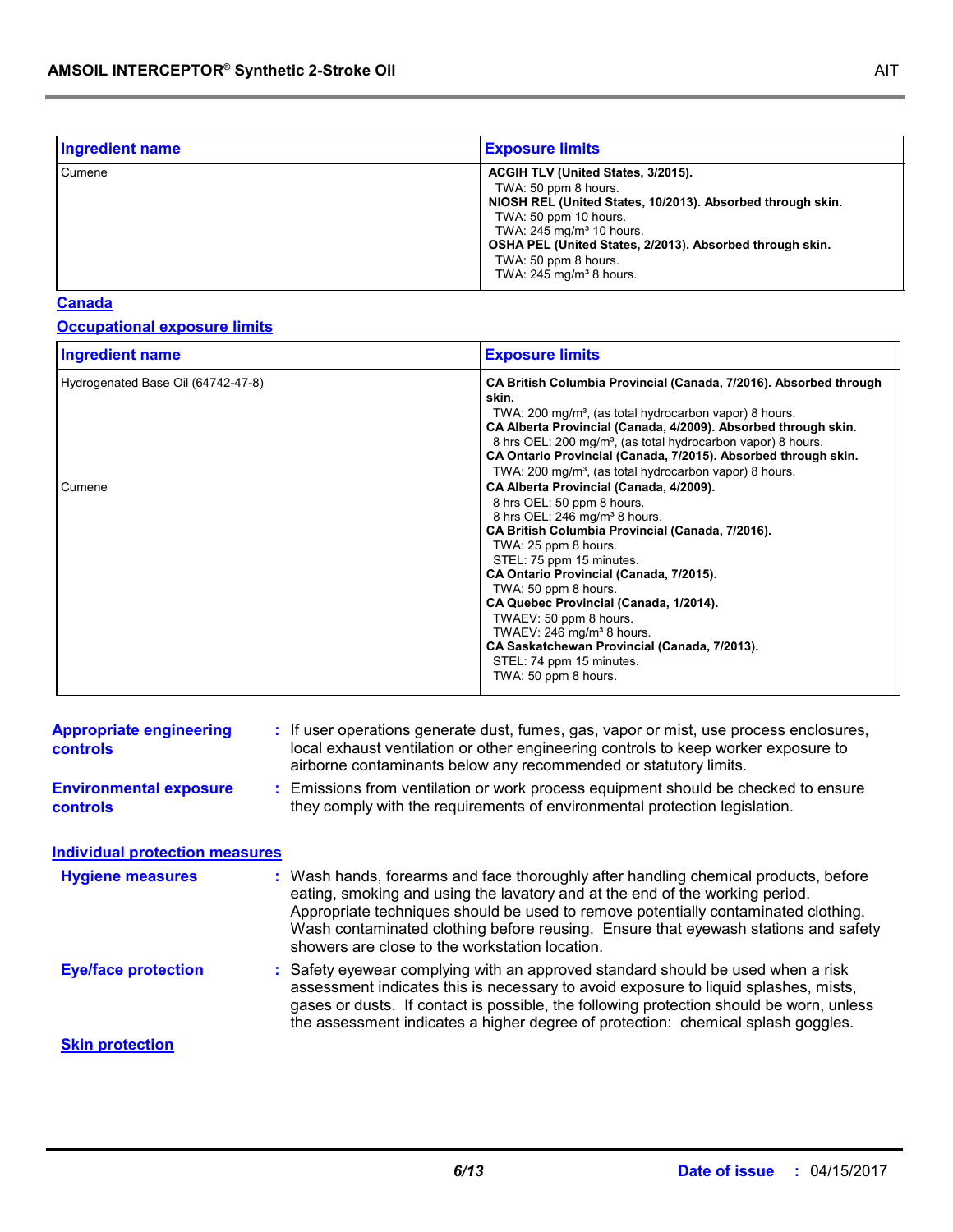| <b>Hand protection</b>        | : Chemical-resistant, impervious gloves complying with an approved standard should be<br>worn at all times when handling chemical products if a risk assessment indicates this is<br>necessary. Considering the parameters specified by the glove manufacturer, check<br>during use that the gloves are still retaining their protective properties. It should be<br>noted that the time to breakthrough for any glove material may be different for different<br>glove manufacturers. In the case of mixtures, consisting of several substances, the<br>protection time of the gloves cannot be accurately estimated. |
|-------------------------------|------------------------------------------------------------------------------------------------------------------------------------------------------------------------------------------------------------------------------------------------------------------------------------------------------------------------------------------------------------------------------------------------------------------------------------------------------------------------------------------------------------------------------------------------------------------------------------------------------------------------|
| <b>Body protection</b>        | : Personal protective equipment for the body should be selected based on the task being<br>performed and the risks involved and should be approved by a specialist before<br>handling this product.                                                                                                                                                                                                                                                                                                                                                                                                                    |
| <b>Other skin protection</b>  | : Appropriate footwear and any additional skin protection measures should be selected<br>based on the task being performed and the risks involved and should be approved by a<br>specialist before handling this product.                                                                                                                                                                                                                                                                                                                                                                                              |
| <b>Respiratory protection</b> | : Based on the hazard and potential for exposure, select a respirator that meets the<br>appropriate standard or certification. Respirators must be used according to a<br>respiratory protection program to ensure proper fitting, training, and other important<br>aspects of use.                                                                                                                                                                                                                                                                                                                                    |

# **Section 9. Physical and chemical properties**

| <b>Appearance</b>                                 |    |                                                                                                                      |
|---------------------------------------------------|----|----------------------------------------------------------------------------------------------------------------------|
| <b>Physical state</b>                             | t. | Liquid.                                                                                                              |
| <b>Color</b>                                      |    | Amber.                                                                                                               |
| Odor                                              |    | Mild hydrocarbon.                                                                                                    |
| <b>Odor threshold</b>                             |    | Not available.                                                                                                       |
| рH                                                |    | Not available.                                                                                                       |
| <b>Melting point</b>                              |    | $-56^{\circ}$ C (-68.8 $^{\circ}$ F)                                                                                 |
| <b>Boiling point</b>                              |    | Not available.                                                                                                       |
| <b>Flash point</b>                                |    | Open cup: 102°C (215.6°F) [Cleveland.]                                                                               |
| <b>Evaporation rate</b>                           |    | Not available.                                                                                                       |
| <b>Flammability (solid, gas)</b>                  | ÷. | Not available.                                                                                                       |
| Lower and upper explosive<br>(flammable) limits   |    | $:$ Not available.                                                                                                   |
| <b>Vapor pressure</b>                             |    | Not available.                                                                                                       |
| <b>Vapor density</b>                              |    | Not available.                                                                                                       |
| <b>Relative density</b>                           |    | 0.8628                                                                                                               |
| <b>Solubility</b>                                 |    | $:$ Not available.                                                                                                   |
| <b>Partition coefficient: n-</b><br>octanol/water |    | $:$ Not available.                                                                                                   |
| <b>Auto-ignition temperature</b>                  |    | $:$ Not available.                                                                                                   |
| <b>Decomposition temperature</b>                  |    | : Not available.                                                                                                     |
| <b>Viscosity</b>                                  |    | Kinematic: $0.064 \text{ cm}^2/\text{s}$ (6.4 cSt) (100 °C)<br>Kinematic: 0.299 cm <sup>2</sup> /s (29.9 cSt) (40°C) |
| <b>Volatility</b>                                 |    | Not available.                                                                                                       |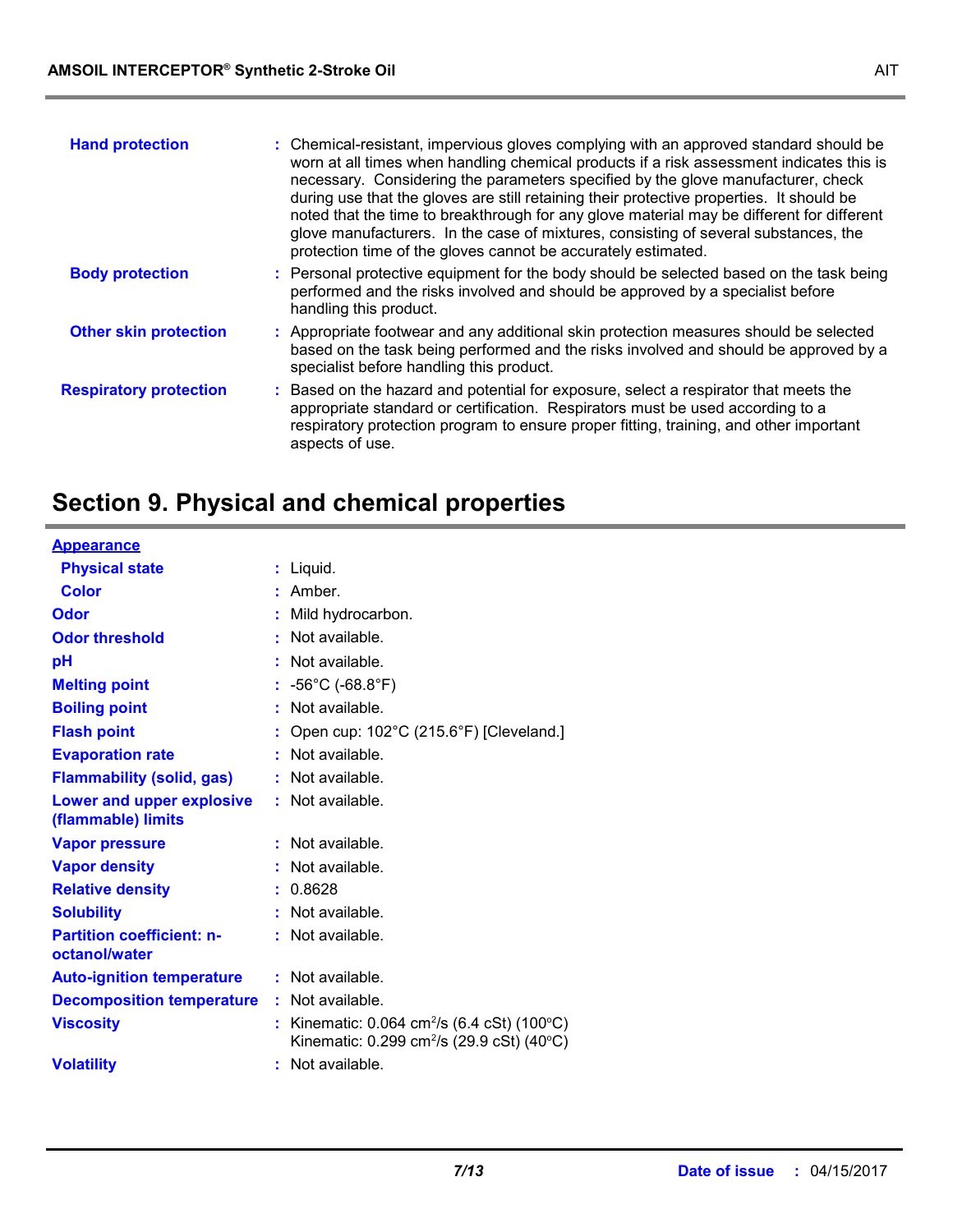### **Section 10. Stability and reactivity**

| <b>Reactivity</b>                            | : No specific test data related to reactivity available for this product or its ingredients.              |
|----------------------------------------------|-----------------------------------------------------------------------------------------------------------|
| <b>Chemical stability</b>                    | : The product is stable.                                                                                  |
| <b>Possibility of hazardous</b><br>reactions | : Under normal conditions of storage and use, hazardous reactions will not occur.                         |
| <b>Conditions to avoid</b>                   | : No specific data.                                                                                       |
| <b>Incompatible materials</b>                | : Reactive or incompatible with the following materials: oxidizing materials.                             |
| <b>Hazardous decomposition</b><br>products   | : Under normal conditions of storage and use, hazardous decomposition products should<br>not be produced. |

# **Section 11. Toxicological information**

#### **Information on toxicological effects**

#### **Acute toxicity**

| <b>Product/ingredient name</b>               | <b>Result</b>                                          | <b>Species</b>    | <b>Dose</b>                                      | <b>Exposure</b> |
|----------------------------------------------|--------------------------------------------------------|-------------------|--------------------------------------------------|-----------------|
| Hydrogenated Base Oil (64742-48-9)<br>Cumene | LD50 Oral<br><b>LC50 Inhalation Vapor</b><br>LD50 Oral | Rat<br>Rat<br>Rat | >6 g/kg<br>39000 mg/m <sup>3</sup><br>1400 mg/kg | 4 hours         |

### **Irritation/Corrosion**

| <b>Product/ingredient name</b> | Result               | <b>Species</b> | <b>Score</b> | <b>Exposure</b> | <b>Observation</b> |
|--------------------------------|----------------------|----------------|--------------|-----------------|--------------------|
| <b>Cumene</b>                  | Eves - Mild irritant | Rabbit         |              | 24 hours 500 mg |                    |
|                                | Eves - Mild irritant | Rabbit         |              | 86 mg           |                    |
|                                | Skin - Mild irritant | Rabbit         |              | 24 hours 10 mg  |                    |

#### **Sensitization**

There is no data available.

### **Carcinogenicity**

#### **Classification**

| <b>Product/ingredient name</b> | <b>OSHA</b> | <b>IARC</b> | <b>NTP</b>                                       |
|--------------------------------|-------------|-------------|--------------------------------------------------|
| Cumene                         |             | 2B          | Reasonably anticipated to be a human carcinogen. |

#### **Specific target organ toxicity (single exposure)**

| <b>Name</b> | <b>Category</b> | <b>Target organs</b>         |
|-------------|-----------------|------------------------------|
| Cumene      | Category 3      | Respiratory tract irritation |

#### **Specific target organ toxicity (repeated exposure)**

There is no data available.

#### **Aspiration hazard**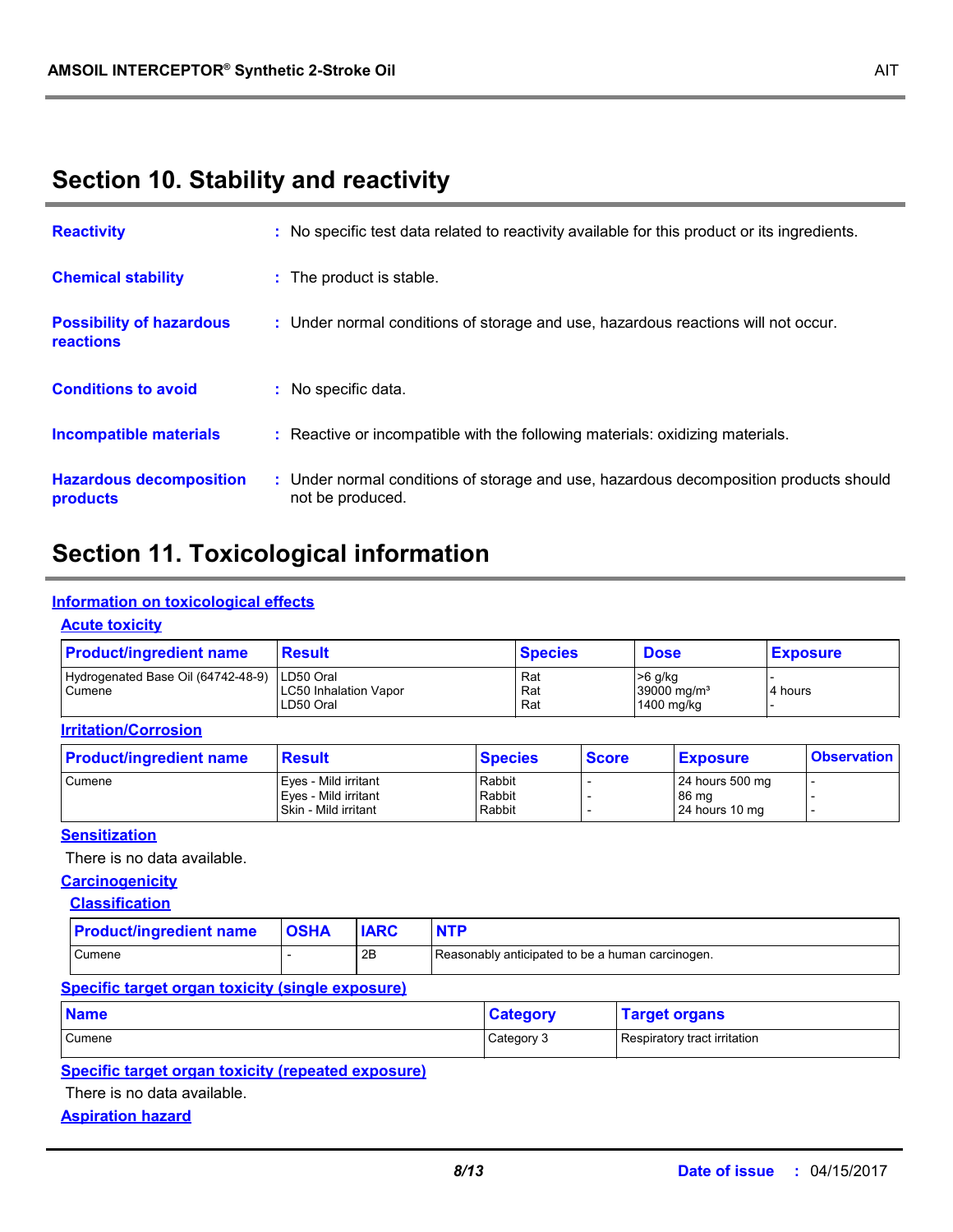| <b>Name</b>                                                                        |                                                                                            | <b>Result</b>                                                                                                           |
|------------------------------------------------------------------------------------|--------------------------------------------------------------------------------------------|-------------------------------------------------------------------------------------------------------------------------|
| Hydrogenated Base Oil (64742-47-8)<br>Hydrogenated Base Oil (64742-48-9)<br>Cumene |                                                                                            | <b>ASPIRATION HAZARD - Category 1</b><br><b>ASPIRATION HAZARD - Category 1</b><br><b>ASPIRATION HAZARD - Category 1</b> |
| <b>Information on the likely</b><br>routes of exposure                             | : Dermal contact. Eye contact. Inhalation. Ingestion.                                      |                                                                                                                         |
| <b>Potential acute health effects</b>                                              |                                                                                            |                                                                                                                         |
| <b>Eye contact</b>                                                                 | : Causes serious eye irritation.                                                           |                                                                                                                         |
| <b>Inhalation</b>                                                                  | No known significant effects or critical hazards.                                          |                                                                                                                         |
| <b>Skin contact</b>                                                                | : Causes skin irritation.                                                                  |                                                                                                                         |
| <b>Ingestion</b>                                                                   | : No known significant effects or critical hazards.                                        |                                                                                                                         |
|                                                                                    | Symptoms related to the physical, chemical and toxicological characteristics               |                                                                                                                         |
| <b>Eye contact</b>                                                                 | : Adverse symptoms may include the following:<br>pain or irritation<br>watering<br>redness |                                                                                                                         |
| <b>Inhalation</b>                                                                  | : No known significant effects or critical hazards.                                        |                                                                                                                         |
| <b>Skin contact</b>                                                                | : Adverse symptoms may include the following:<br>irritation<br>redness                     |                                                                                                                         |
| <b>Ingestion</b>                                                                   | : No known significant effects or critical hazards.                                        |                                                                                                                         |
|                                                                                    |                                                                                            | Delayed and immediate effects and also chronic effects from short and long term exposure                                |
| <b>Short term exposure</b>                                                         |                                                                                            |                                                                                                                         |
| <b>Potential immediate</b><br>effects                                              | : No known significant effects or critical hazards.                                        |                                                                                                                         |
| <b>Potential delayed effects</b><br><b>Long term exposure</b>                      | : No known significant effects or critical hazards.                                        |                                                                                                                         |
| <b>Potential immediate</b><br>effects                                              | : No known significant effects or critical hazards.                                        |                                                                                                                         |
|                                                                                    | <b>Potential delayed effects : No known significant effects or critical hazards.</b>       |                                                                                                                         |
| <b>Potential chronic health effects</b>                                            |                                                                                            |                                                                                                                         |
| <b>General</b>                                                                     | : No known significant effects or critical hazards.                                        |                                                                                                                         |
| <b>Carcinogenicity</b>                                                             | exposure.                                                                                  | : Suspected of causing cancer. Risk of cancer depends on duration and level of                                          |
| <b>Mutagenicity</b>                                                                | No known significant effects or critical hazards.                                          |                                                                                                                         |
| <b>Teratogenicity</b>                                                              | No known significant effects or critical hazards.                                          |                                                                                                                         |
| <b>Developmental effects</b>                                                       | No known significant effects or critical hazards.                                          |                                                                                                                         |
| <b>Fertility effects</b>                                                           | No known significant effects or critical hazards.                                          |                                                                                                                         |

### **Numerical measures of toxicity**

### **Acute toxicity estimates**

There is no data available.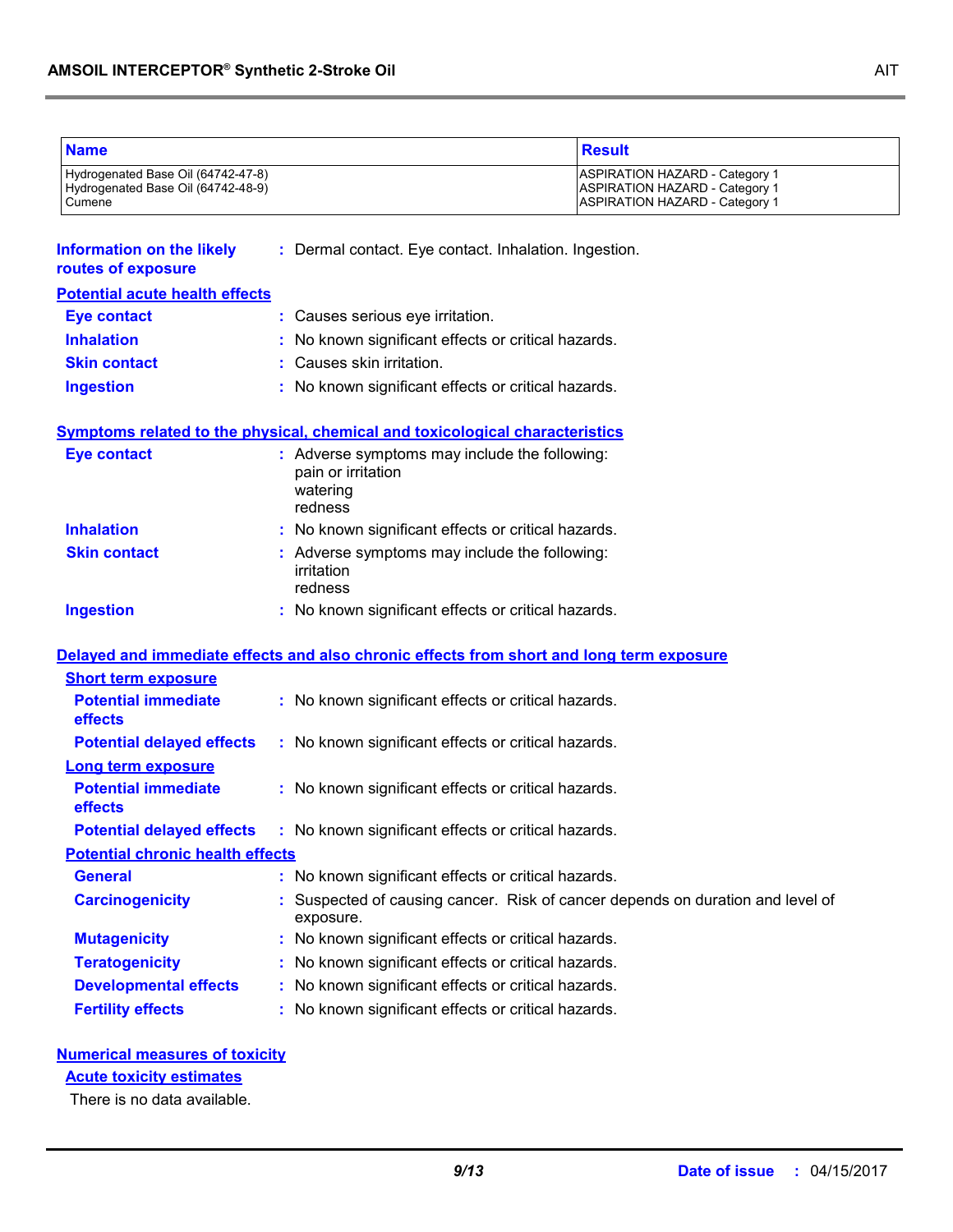### **Section 12. Ecological information**

#### **Toxicity**

| <b>Product/ingredient name</b>               | <b>Result</b>                                                                                                                                                                     | <b>Species</b>                                                                                                                                                                  | <b>Exposure</b>                                        |
|----------------------------------------------|-----------------------------------------------------------------------------------------------------------------------------------------------------------------------------------|---------------------------------------------------------------------------------------------------------------------------------------------------------------------------------|--------------------------------------------------------|
| Hydrogenated Base Oil (64742-47-8)<br>Cumene | Acute LC50 2200 µg/l Fresh water<br>Acute EC50 2600 µg/l Fresh water<br>Acute EC50 7400 µg/l Fresh water<br>Acute EC50 10600 µg/l Fresh water<br>Acute LC50 2700 µg/l Fresh water | Fish - Lepomis macrochirus<br>Algae - Pseudokirchneriella subcapitata<br>Crustaceans - Artemia sp. - Nauplii<br>Daphnia - Daphnia magna - Neonate<br>Fish - Oncorhynchus mykiss | 4 days<br>72 hours<br>48 hours<br>48 hours<br>96 hours |

#### **Persistence and degradability**

There is no data available.

#### **Bioaccumulative potential**

| <b>Product/ingredient name</b>                         | $LogP_{ow}$                | <b>BCF</b>          | <b>Potential</b> |
|--------------------------------------------------------|----------------------------|---------------------|------------------|
| Hydrogenated Base Oil (64742-48-9)<br>Cumene           | 3.55                       | 10 to 2500<br>94.69 | high<br>low      |
| <b>Mobility in soil</b><br><b>Caithmatagnagulitian</b> | Thora io no doto quoilabla |                     |                  |

| <b>Soil/water partition</b><br><b>coefficient (Koc)</b> | $\therefore$ There is no data available.            |
|---------------------------------------------------------|-----------------------------------------------------|
| <b>Mobility</b>                                         | $\therefore$ There is no data available.            |
| <b>Other adverse effects</b>                            | : No known significant effects or critical hazards. |

# **Section 13. Disposal considerations**

**Disposal methods :**

The generation of waste should be avoided or minimized wherever possible. Disposal of this product, solutions and any by-products should comply with the requirements of environmental protection and waste disposal legislation and any regional local authority requirements. Dispose of surplus and non-recyclable products via a licensed waste disposal contractor. Waste should not be disposed of untreated to the sewer unless fully compliant with the requirements of all authorities with jurisdiction. Waste packaging should be recycled. Incineration or landfill should only be considered when recycling is not feasible. This material and its container must be disposed of in a safe way. Care should be taken when handling empty containers that have not been cleaned or rinsed out. Empty containers or liners may retain some product residues. Avoid dispersal of spilled material and runoff and contact with soil, waterways, drains and sewers.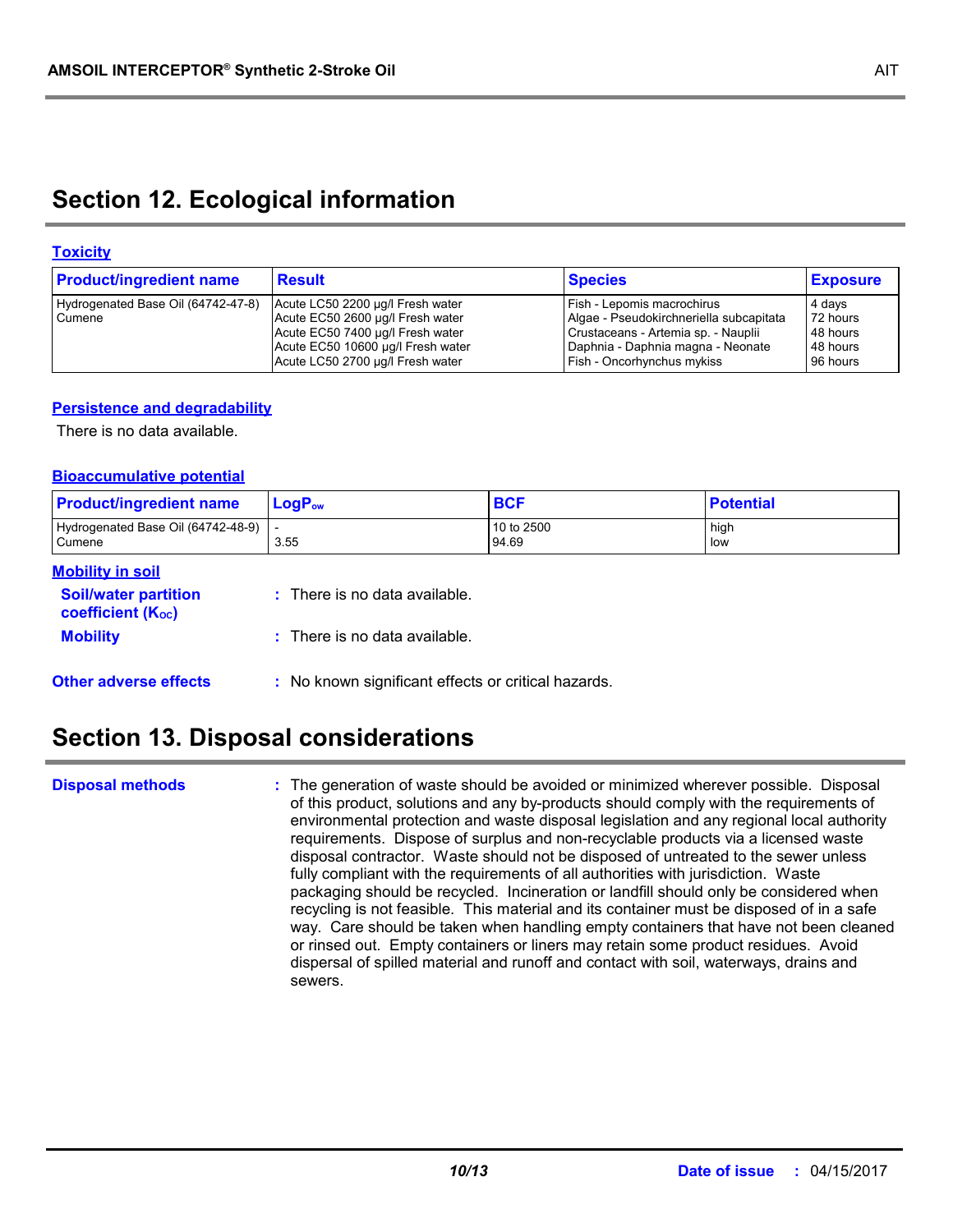|                                      | <b>DOT</b>               | <b>TDG</b>     | <b>IMDG</b>    | <b>IATA</b>    |
|--------------------------------------|--------------------------|----------------|----------------|----------------|
| <b>UN number</b>                     | Not regulated.           | Not regulated. | Not regulated. | Not regulated. |
| <b>UN proper</b><br>shipping name    |                          |                |                |                |
| <b>Transport</b><br>hazard class(es) |                          |                |                |                |
| <b>Packing group</b>                 | $\overline{\phantom{a}}$ |                |                |                |
| <b>Environmental</b><br>hazards      | No.                      | No.            | No.            | No.            |
| <b>Additional</b><br>information     |                          |                |                |                |

# **Section 14. Transport information**

**AERG :** Not applicable

**Special precautions for user Transport within user's premises:** always transport in closed containers that are **:** upright and secure. Ensure that persons transporting the product know what to do in the event of an accident or spillage.

**Transport in bulk according :** Not available. **to Annex II of MARPOL and the IBC Code**

# **Section 15. Regulatory information**

| <b>U.S. Federal regulations</b>                                                   | : United States inventory (TSCA 8b): All components are listed or exempted.<br><b>Clean Water Act (CWA) 307:</b> Toluene; Benzene; Ethylbenzene; Naphthalene<br>Clean Water Act (CWA) 311: Toluene; Benzene; Ethylbenzene; Naphthalene; Xylene |
|-----------------------------------------------------------------------------------|------------------------------------------------------------------------------------------------------------------------------------------------------------------------------------------------------------------------------------------------|
| <b>Clean Air Act Section 112</b><br>(b) Hazardous Air<br><b>Pollutants (HAPs)</b> | : Listed                                                                                                                                                                                                                                       |
| <b>Clean Air Act Section 602</b><br><b>Class I Substances</b>                     | : Not listed                                                                                                                                                                                                                                   |
| <b>Clean Air Act Section 602</b><br><b>Class II Substances</b>                    | : Not listed                                                                                                                                                                                                                                   |
| <b>DEA List I Chemicals</b><br><b>(Precursor Chemicals)</b>                       | : Not listed                                                                                                                                                                                                                                   |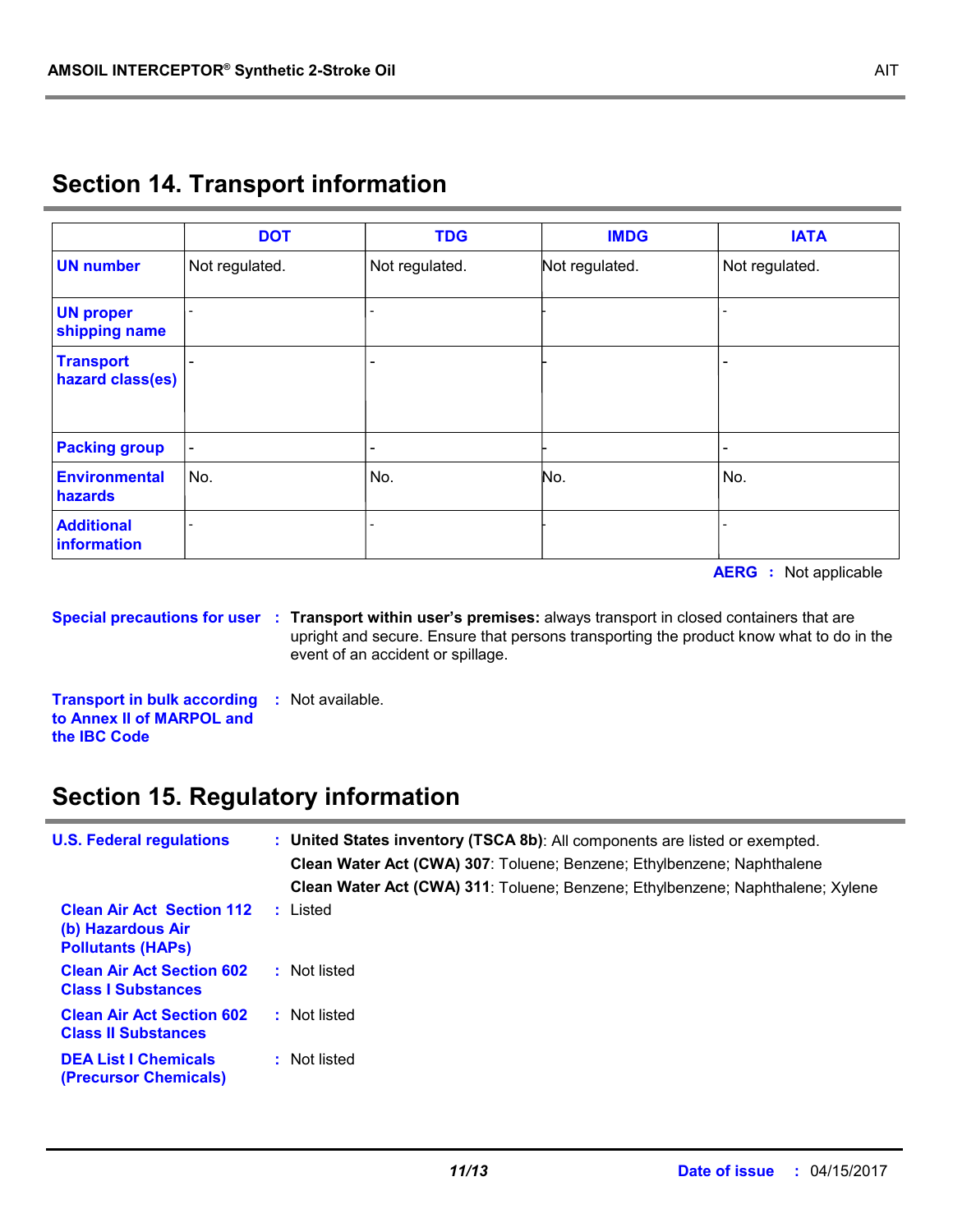| <b>DEA List II Chemicals</b><br><b>(Essential Chemicals)</b> | : Not listed      |
|--------------------------------------------------------------|-------------------|
| <b>SARA 302/304</b>                                          |                   |
| <b>Composition/information on ingredients</b>                |                   |
| No products were found.                                      |                   |
| <b>SARA 304 RQ</b>                                           | : Not applicable. |
| <b>SARA 311/312</b>                                          |                   |
|                                                              | .                 |

**Classification :** Immediate (acute) health hazard Delayed (chronic) health hazard

#### **Composition/information on ingredients**

| <b>Name</b>                        | <b>Fire</b> | <b>Sudden</b><br><b>hazard release of</b><br><b>pressure</b> | <b>Reactive</b> | Immediate<br>(acute)<br>health<br>hazard | <b>Delayed</b><br>(chronic)<br>health<br>hazard |
|------------------------------------|-------------|--------------------------------------------------------------|-----------------|------------------------------------------|-------------------------------------------------|
| Hydrogenated Base Oil (64742-47-8) | Yes.        | No.                                                          | No.             | No.                                      | No.                                             |
| Hydrogenated Base Oil (64742-48-9) | Yes.        | No.                                                          | No.             | No.                                      | No.                                             |
| <b>Hydrocarbyl Amine</b>           | No.         | No.                                                          | No.             | Yes.                                     | No.                                             |
| Cumene                             | Yes.        | No.                                                          | No.             | Yes.                                     | Yes.                                            |

#### **SARA 313**

No products were found.

#### **State regulations**

**Massachusetts :**

: None of the components are listed.

**New York :** The following components are listed: Cumene

**New Jersey :** The following components are listed: Cumene

- 
- **Pennsylvania :** The following components are listed: Hydrogenated Base Oil (64742-47-8); Cumene

#### **California Prop. 65**

**WARNING:** This product contains a chemical known to the State of California to cause cancer.

**WARNING:** This product contains less than 1% of a chemical known to the State of California to cause birth defects or other reproductive harm.

| <b>Ingredient name</b> | <b>Cancer</b> | <b>Reproductive</b> | <b>No significant risk</b><br>level | <b>Maximum</b><br>acceptable dosage<br>level |
|------------------------|---------------|---------------------|-------------------------------------|----------------------------------------------|
| Cumene                 | Yes.          | No.                 | No.                                 | No.                                          |
| Toluene                | No.           | Yes.                | No.                                 | 7000 µg/day (ingestion)                      |
| Benzene                | Yes.          | Yes.                | $6.4 \mu g/day$ (ingestion)         | 24 µg/day (ingestion)                        |
|                        |               |                     | 13 µg/day (inhalation)              | 49 µg/day (inhalation)                       |
| Ethylbenzene           | Yes.          | No.                 | 41 µg/day (ingestion)               | No.                                          |
|                        |               |                     | 54 µg/day (inhalation)              |                                              |
| Naphthalene            | Yes.          | No.                 | Yes.                                | No.                                          |

#### **Canada**

| <b>Canadian lists</b>        |                                                                                                                  |
|------------------------------|------------------------------------------------------------------------------------------------------------------|
| <b>Canadian NPRI</b>         | : The following components are listed: Hydrogenated Base Oil (64742-47-8);<br>Hydrogenated Base Oil (64742-48-9) |
| <b>CEPA Toxic substances</b> | : None of the components are listed.                                                                             |
| <b>Canada inventory</b>      | : All components are listed or exempted.                                                                         |